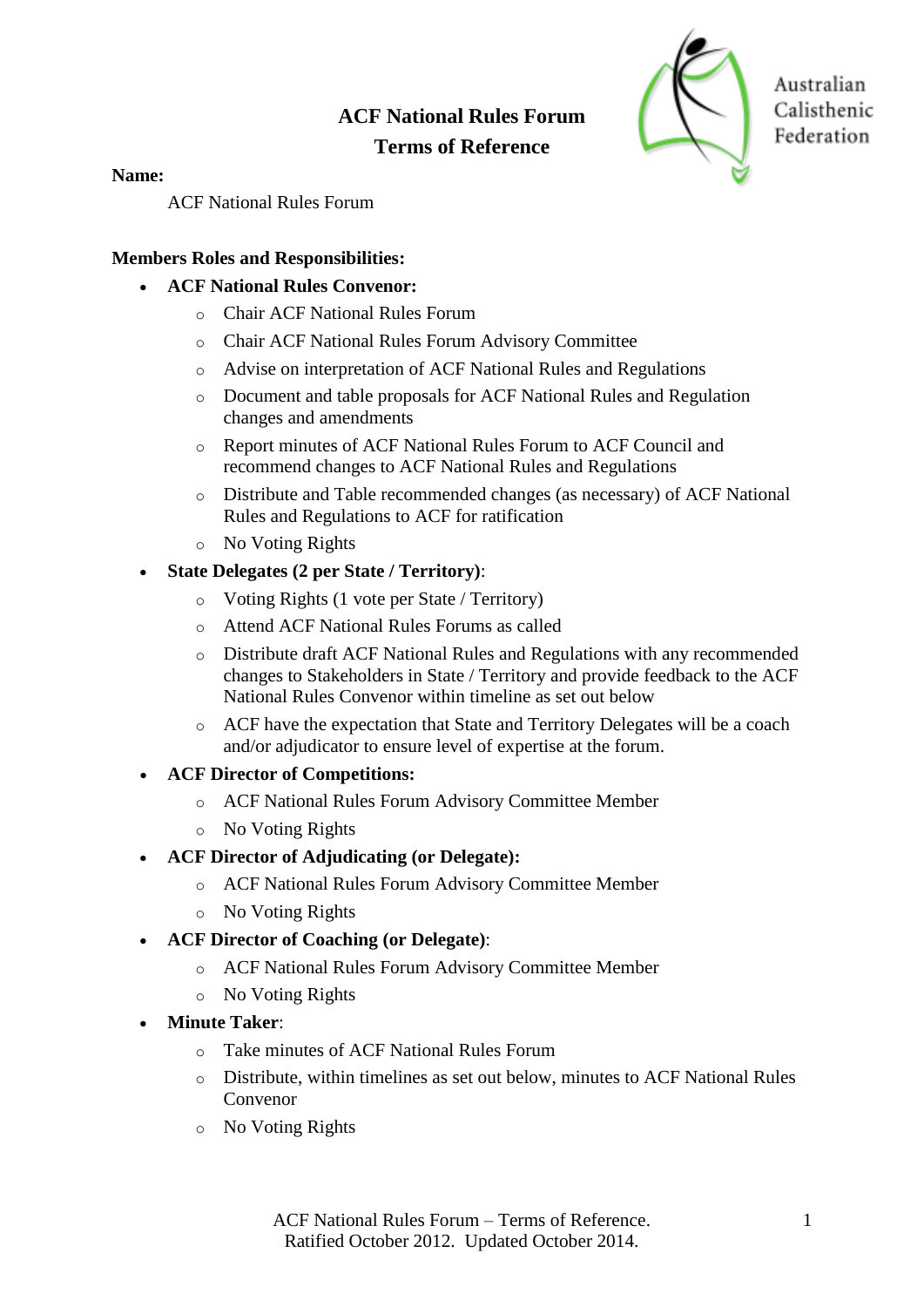## **Goals for ACF National Rules Forum:**

- 1. To provide a forum for a national approach to the ACF National Rules and Regulations (allowing for flexible rules as stated in the ACF Flexible Rules Policy)
- 2. To have unambiguous rules and regulations that govern Calisthenics competitions nationally, and at State / Territory level, that are interpreted consistently by all stakeholders, including adjudicators, coaches, competitors and administrators.
- 3. To have rules and regulations that preserves and continues to develop the creativity and uniqueness of Australian Calisthenics and provide a safe performance environment to all participants.

## **Deliverables**

- Convene an ACF National Rules Forum no less than once every three (3) years
- Maintain current ACF Rules and Regulations and update rules as decided by the Forum in accordance with the guidelines set out in this Term of Reference.

#### **Governance**

- The ACF National Rules Convenor is a position that sits within the ACF Director of Competitions portfolio
- Position of ACF National Rules Convenor is to be appointed by ACF Committee of Management
- The ACF National Rules Convenor term is for 3 years. The maximum length of tenure is 3 years X 3 terms.

#### **Decision Making**

• Decision making for the forum will be informed by the ACF Decision Making Policy

#### **Scope / Jurisdiction**

- To change current working ACF Rules and Regulations the ACF Rules Forum is to provide to ACF recommendations for rule changes, based on full and frank discussion, and relevant research for any major rule changes (see attached proforma), by the full ACF Rules Forum.
- Recommendations for changes to the ACF National Rules and Regulations will be decided by a majority consensus of the Forum (4 out of 7 States / Territories).
- All recommendations for changes to ACF National Rules and Regulations must be submitted to, and discussed by, the ACF National Rules Forum
- Section 1 of the ACF National Rules and Regulations Operational & Administration Procedures – falls outside the ACF Rules Forum Terms of Reference and as such, rules under Section 1 can be amended outside the ACF Rules Forum Schedule by ACF Council (approved at ACF Council, October 3, 2014).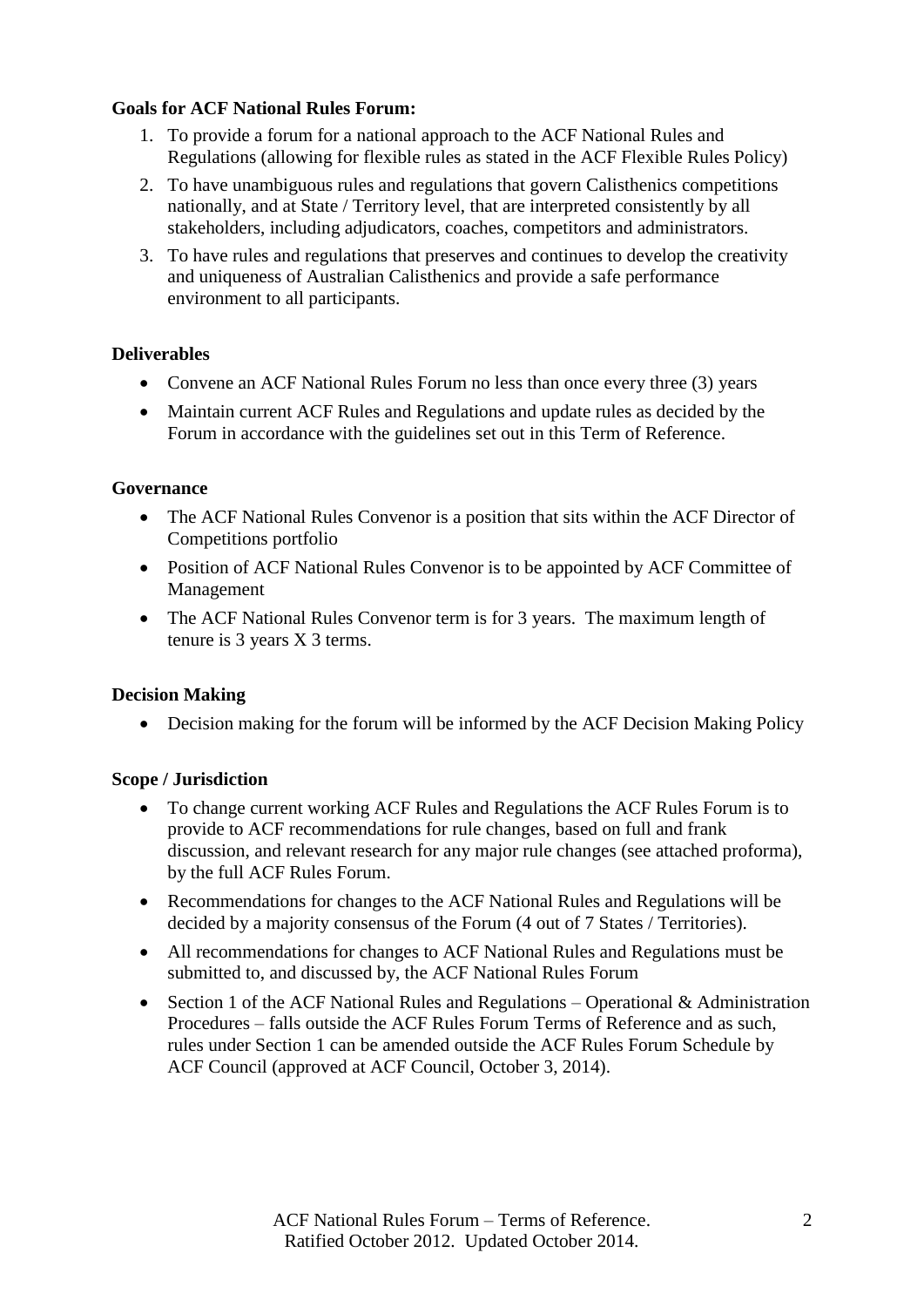## **Forum Reporting Schedules**

## *3 Year Cycle*

- 1. The ACF National Rules Forum is to be held no less than once every three years (in February)
- 2. No later than 3 months prior to the ACF National Rules Forum the ACF Rules Convenor is to advise of the Forum date and call for any rule change proposals.
- 3. Proposed changes to the ACF National Rules and Regulations are to be submitted, documented and circulated to all Forum members no later than 4 weeks prior to the ACF National Rules Forum
- 4. Minutes of the ACF National Rules Forum are to be tabled by the ACF Rules Convenor at the March ACF Council of the Forum year, noting and advising any proposed rule changes.
- 5. A draft of the ACF National Rules and Regulations, including any recommended rule changes as discussed and agreed at the ACF National Rules Forum, is to be distributed to all Forum members within 4 weeks of the ACF National Rules Forum. Forum members have two (2) months from this distribution date (i.e. no later than May of the same year as the Forum) to provide feedback and confirm the draft ACF National Rules and Regulations is a true and accurate reflection of decisions made at the Forum.
- 6. The draft of the ACF National Rules and Regulations, including any recommended rule changes as agreed at the Forum, is to be distributed to ACF Council at least 4 weeks prior to the October (of the year of the Forum) ACF Council Meeting
- 7. The ACF Rules Convenor will formally propose to the October (of the year of the Forum) ACF Council that the recommended ACF National Rules and Regulations be ratified.
- 8. Ratified ACF National Rules and Regulations to be distributed to all Stakeholders no later than 4 weeks from the October ACF Council (of the year of the Forum), to become effective in the January of the year following the Forum.

# *Annual Cycle*

- 1. No later than October ACF Council Meeting, outside of the lead up to the forum year, the ACF Rules Convenor is to call to all States and stakeholders for any rule feedback relating to interpretation clarification or errors in the current rules.
- 2. Feedback will be distributed and discussed by the Forum Advisory Committee. Any changes to the rules to reflect clarification or amend an error must be agreed upon by a majority of the Forum Advisory Committee\*.
- 3. The ACF National Rules and Regulations will be updated to reflect any changes made by the Forum Advisory Committee and distributed no later than December of the same year to become effective in the January of the following year.

\*NOTE: No rule changes or amendments can be made by this Advisory Committee – only clarification made or errors (e.g. typos, omissions) fixed.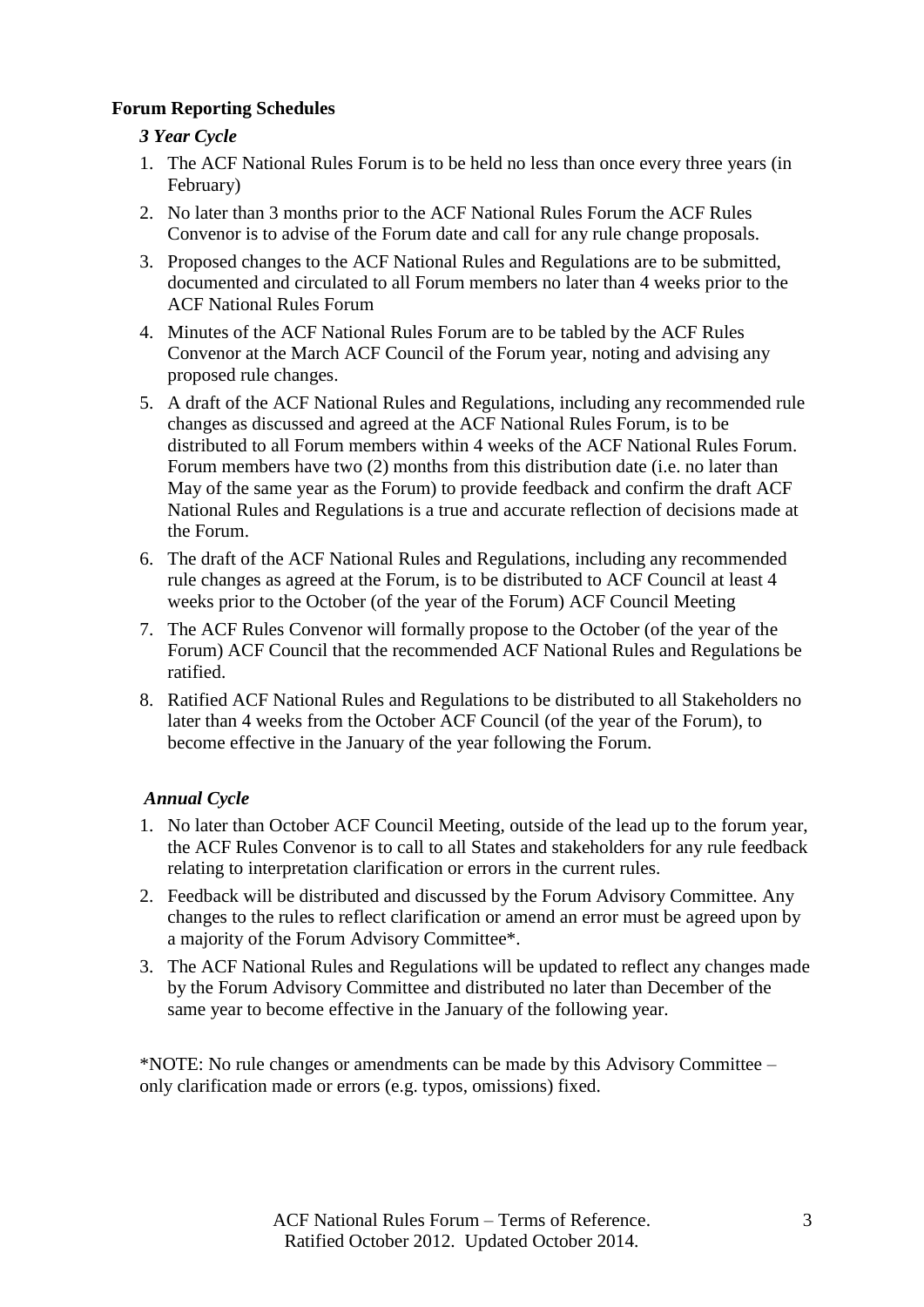| Cycle                                                                                       | <b>January</b>                                                                      | <b>February</b>                          | <b>March</b>                                                                                                                                                                | <b>May</b>                                                                                                                                                                                                                              | <b>September</b>                                                                                                                                                                            | October                                                                                                                                                                                      | <b>December</b>                                                                                                                                                     |
|---------------------------------------------------------------------------------------------|-------------------------------------------------------------------------------------|------------------------------------------|-----------------------------------------------------------------------------------------------------------------------------------------------------------------------------|-----------------------------------------------------------------------------------------------------------------------------------------------------------------------------------------------------------------------------------------|---------------------------------------------------------------------------------------------------------------------------------------------------------------------------------------------|----------------------------------------------------------------------------------------------------------------------------------------------------------------------------------------------|---------------------------------------------------------------------------------------------------------------------------------------------------------------------|
| Year 1<br>(Beginning<br>of 3 Year<br>Cycle)                                                 |                                                                                     | <b>ACF Rules Forum to</b><br>be convened | <b>Minutes of ACF</b><br><b>Rules Forum to be</b><br>tabled at ACF<br>Council<br>Draft updated rules<br>distributed to all<br><b>States and Territories</b><br>for feedback | <b>States and Territories</b><br>to submit feedback to<br><b>ACF Rules Convenor</b><br>and confirm the draft<br><b>ACF National Rules</b><br>and Regulations is a<br>true and accurate<br>reflection of decisions<br>made at the Forum. | <b>ACF Rules Convenor</b><br>to distribute new draft<br>rules to ACF council<br>members                                                                                                     | <b>ACF</b> Council to<br>review and ratify new<br><b>ACF Rules at Council</b><br><b>ACF Rules Convenor</b><br>to distribute ratified<br><b>Rules to all States and</b><br><b>Territories</b> | <b>Feedback from States</b><br>& Territories to be<br>discussed by Forum<br><b>Advisory Committee</b><br>and rules to be<br>amended as necessary<br>and distributed |
| Year 2                                                                                      | <b>ACF Rules for new</b><br>cycle come into<br>effect. To be<br>reviewed in 2 years |                                          |                                                                                                                                                                             |                                                                                                                                                                                                                                         |                                                                                                                                                                                             | Call to States &<br>Territories for rule<br>feedback re<br>interpretation /<br>clarification                                                                                                 |                                                                                                                                                                     |
| Year 3                                                                                      | Updated rules to<br>become effective for<br>Calisthenics Year                       |                                          |                                                                                                                                                                             |                                                                                                                                                                                                                                         | <b>ACF Rules Convenor</b><br>to advise States and<br><b>Territories of</b><br>convening of ACF<br><b>Rules Forum in</b><br>February following<br>year and call for rule<br>change proposals |                                                                                                                                                                                              |                                                                                                                                                                     |
| Note – Blue text indicates the 3 Year Cycle Process – Black Text indicates the Annual Cycle |                                                                                     |                                          |                                                                                                                                                                             |                                                                                                                                                                                                                                         |                                                                                                                                                                                             |                                                                                                                                                                                              |                                                                                                                                                                     |

#### **Table 1 – Outline of Forum Reporting Cycles (3 Year and Annual)**